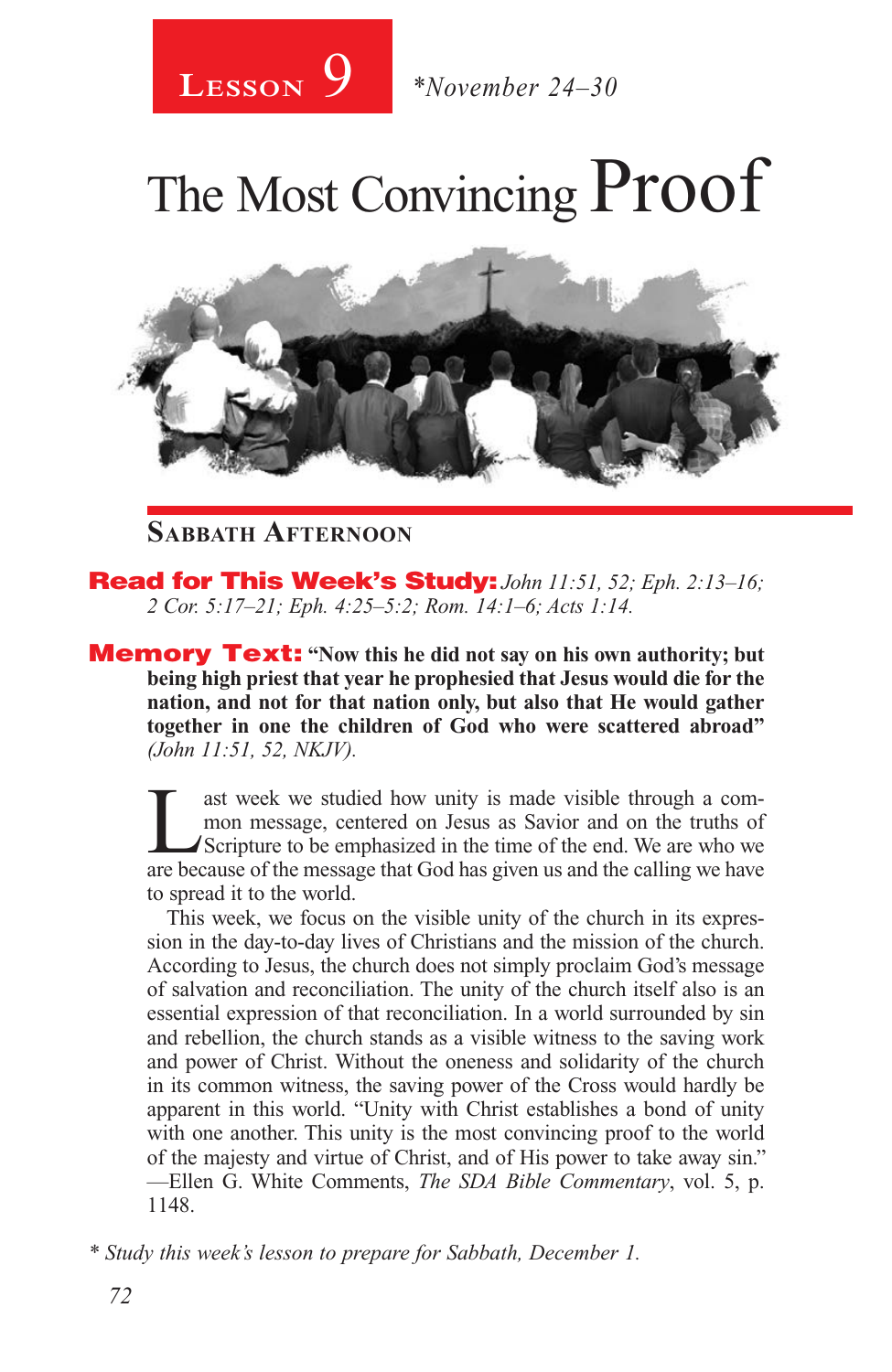## **Under the Cross of Jesus**

Like many other spiritual blessings God gives His people, church unity also is a gift of God. Unity is not a human creation through our efforts, good works, and intentions. Fundamentally, Jesus Christ creates that unity through His death and resurrection. As we appropriate by faith His death and resurrection through baptism and forgiveness of our sins, as we join in common fellowship, and as we spread the three angels' messages to the world, we are in union with Him and in unity with one another.

#### Read **John 11:51, 52 and Ephesians 1:7***–***10. What event in the life of Jesus is the foundation of unity among us as Seventh-day Adventists?**

\_\_\_\_\_\_\_\_\_\_\_\_\_\_\_\_\_\_\_\_\_\_\_\_\_\_\_\_\_\_\_\_\_\_\_\_\_\_\_\_\_\_\_\_\_\_\_\_\_\_\_\_\_

\_\_\_\_\_\_\_\_\_\_\_\_\_\_\_\_\_\_\_\_\_\_\_\_\_\_\_\_\_\_\_\_\_\_\_\_\_\_\_\_\_\_\_\_\_\_\_\_\_\_\_\_\_

\_\_\_\_\_\_\_\_\_\_\_\_\_\_\_\_\_\_\_\_\_\_\_\_\_\_\_\_\_\_\_\_\_\_\_\_\_\_\_\_\_\_\_\_\_\_\_\_\_\_\_\_\_

"Now this he [Caiaphas] did not say on his own authority; but being high priest that year he prophesied that Jesus would die for the nation, and not for that nation only, but also that He would gather together in one the children of God who were scattered abroad" *(John 11:51, 52, NKJV).* How strange that God used Caiaphas to explain the meaning of Jesus' death, even though Caiaphas did not know what he was doing in condemning Jesus to die. Nor did the priest have any idea of just how profound his statement was. Caiaphas thought that he was making a political statement only. John, though, used it to reveal a foundational truth about what the substitutionary death of Jesus meant for all of God's faithful people, who would one day be gathered "together into one."

Whatever else we believe as Seventh-day Adventists, whatever message we alone are proclaiming, the foundation of our unity exists in our common acceptance of Christ's death in our behalf.

And, furthermore, we also experience this unity in Christ through baptism. "You are all sons of God through faith in Christ Jesus. For as many of you as were baptized into Christ have put on Christ" *(Gal. 3:26, 27, NKJV).* Baptism is another bond that we Adventists commonly share, as it symbolizes our faith in Christ. We have a common Father; thus, we are all sons and daughters of God. And we have a common Savior in whose death and resurrection we are baptized *(Rom. 6:3, 4).*

**Whatever cultural, social, ethnic, and political differences exist among us as Seventh-day Adventists, why should our common faith in Jesus transcend all such divisions?**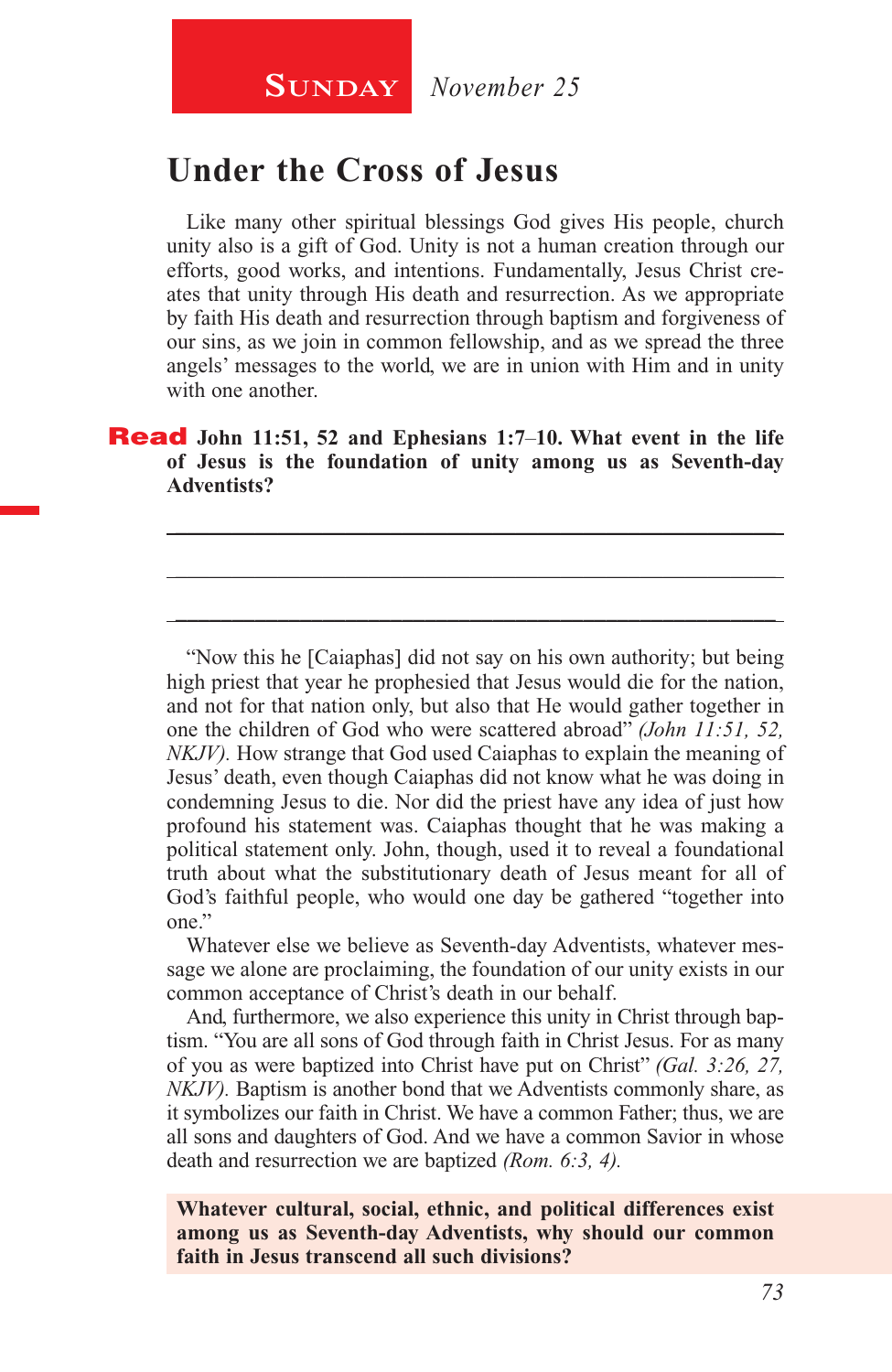## **Ministry of Reconciliation**

Our world is certainly known for its disorder, troubles, wars, and conflicts. All these factors affect our lives at the personal, community, and national levels. At times it appears our entire lives are in conflict. But disunity and disorder will not prevail forever. God is on a mission to bring about cosmic unity. Whereas sin has resulted in disharmony, God's eternal plan for reconciliation brings peace and wholeness.

In Ephesians 2:13*–*16, Paul puts forward the principles that show how Christ acted in order to bring peace among believers: through His death on the cross Jesus made both Jews and Gentiles one people and destroyed the ethnic and religious barriers that separated them. If Christ was able to do this with Jews and Gentiles in the first century, how much more can He still bring down any racial, ethnic, and cultural barriers and walls that divide people within our own church today?

And from this starting point, we can reach out to the world.

In **2 Corinthians 5:17***–***21, Paul states that in Christ we are a new creation, reconciled to God. What then is our ministry in this world? What differences could we be making in our communities as a united church body?**

\_\_\_\_\_\_\_\_\_\_\_\_\_\_\_\_\_\_\_\_\_\_\_\_\_\_\_\_\_\_\_\_\_\_\_\_\_\_\_\_\_\_\_\_\_\_\_\_\_\_\_\_\_

\_\_\_\_\_\_\_\_\_\_\_\_\_\_\_\_\_\_\_\_\_\_\_\_\_\_\_\_\_\_\_\_\_\_\_\_\_\_\_\_\_\_\_\_\_\_\_\_\_\_\_\_\_

\_\_\_\_\_\_\_\_\_\_\_\_\_\_\_\_\_\_\_\_\_\_\_\_\_\_\_\_\_\_\_\_\_\_\_\_\_\_\_\_\_\_\_\_\_\_\_\_\_\_\_\_\_

As God's new creation, believers receive a crucial ministry—a threefold ministry of reconciliation. (1) Our church is composed of believers who were once alienated from God but, through the saving grace of Christ's sacrifice, have now been united to God by the Holy Spirit. We are the remnant, called to proclaim an end-time message to the world. Our ministry is to invite those who are still alienated from God to be reconciled to God and join us in our mission. (2) The church also is God's people reconciled to one another. To be united to Christ means we are united to one another. This is not just a lofty ideal; it must be a visible reality. Reconciliation to one another, peace and harmony among brothers and sisters, is an unmistakable witness to the world that Jesus Christ is our Savior and Redeemer. " 'By this all will know that you are My disciples, if you have love for one another' " *(John 13:35, NKJV).* (3) Through this ministry of reconciliation, the church tells the universe that God's plan of redemption is true and powerful. The great controversy is about God and His character. Inasmuch as the church cultivates unity and reconciliation, the universe sees the working out of God's eternal wisdom *(see Eph. 3:8–11).*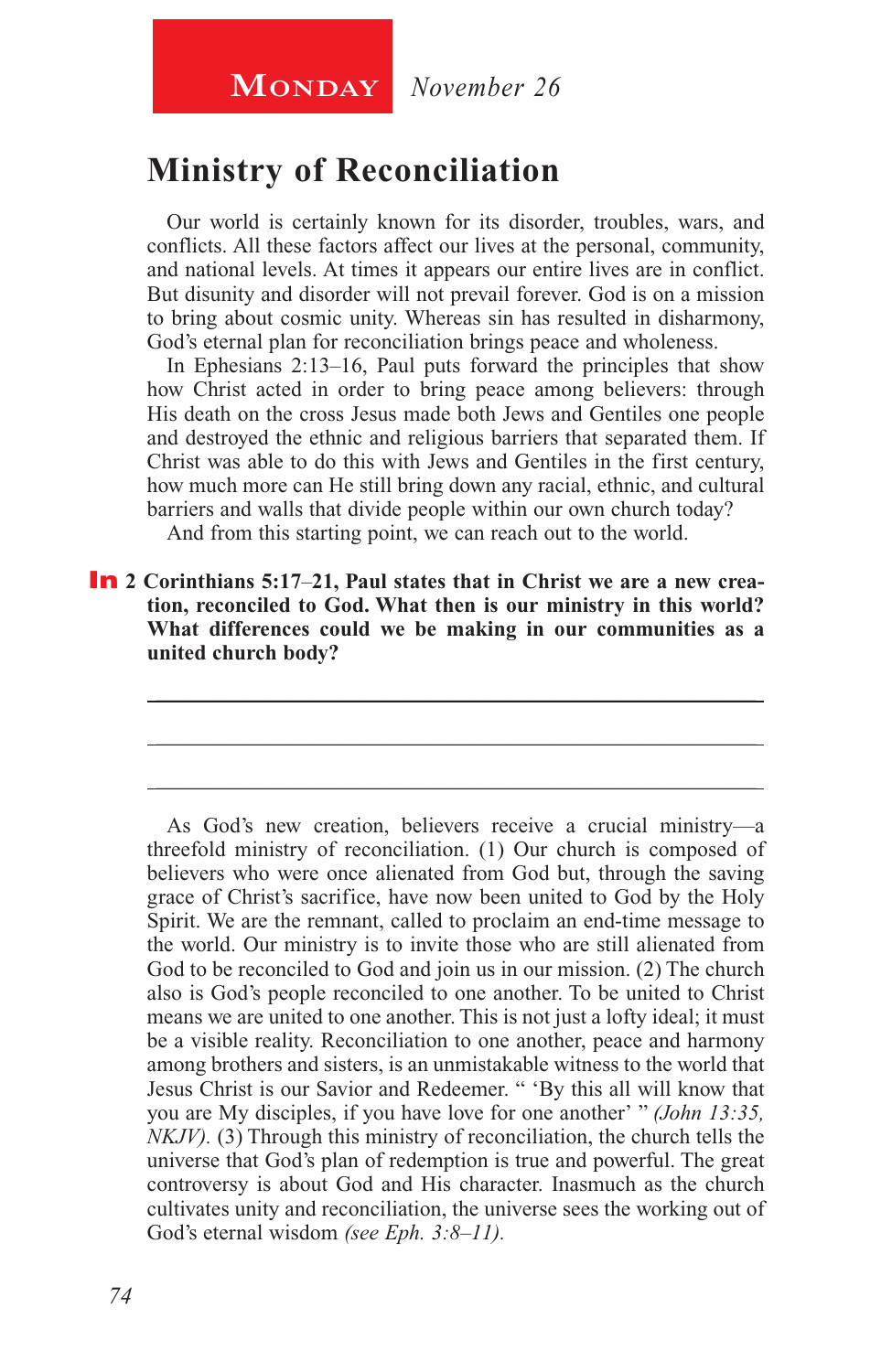## **Practical Unity**

In 1902, Ellen G. White wrote: "What Christ was in His life on this earth, that every Christian is to be. He is our example, not only in His spotless purity, but in His patience, gentleness, and winsomeness of disposition."—Ellen G. White, in *Signs of the Times*, July 16, 1902. These words are reminiscent of Paul's appeal to the Philippians: "Let this mind be in you which was also in Christ Jesus" *(Phil. 2:5, NKJV).*

Read **Ephesians 4:25***–***5:2 and Colossians 3:1***–***17, and then answer these two questions: In what areas of our lives in particular are we invited to show our allegiance to Jesus? How are we to be witnesses of the gospel of Jesus in our public lives?** 

\_\_\_\_\_\_\_\_\_\_\_\_\_\_\_\_\_\_\_\_\_\_\_\_\_\_\_\_\_\_\_\_\_\_\_\_\_\_\_\_\_\_\_\_\_\_\_\_\_\_\_\_\_

\_\_\_\_\_\_\_\_\_\_\_\_\_\_\_\_\_\_\_\_\_\_\_\_\_\_\_\_\_\_\_\_\_\_\_\_\_\_\_\_\_\_\_\_\_\_\_\_\_\_\_\_\_

\_\_\_\_\_\_\_\_\_\_\_\_\_\_\_\_\_\_\_\_\_\_\_\_\_\_\_\_\_\_\_\_\_\_\_\_\_\_\_\_\_\_\_\_\_\_\_\_\_\_\_\_\_

There are many other passages of Scripture that invite Christians to follow the example of Jesus and to be living witnesses of God's grace to others. We also are invited to seek the welfare of others *(Matt. 7:12);* to bear each other's burdens *(Gal. 6:2);* to live in simplicity and to focus on inward spirituality instead of outward display *(Matt. 16:24–26; 1 Pet. 3:3, 4);* and to follow healthful living practices *(1 Cor. 10:31).*

"Beloved, I beg you as sojourners and pilgrims, abstain from fleshly lusts which war against the soul, having your conduct honorable among the Gentiles, that when they speak against you as evildoers, they may, by your good works which they observe, glorify God in the day of visitation" *(1 Pet. 2:11, 12, NKJV).* How often do we underestimate the impact of Christian character upon those who watch us? The patience manifested in moments of annoyance, a disciplined life in the midst of tension and conflicts, a gentle spirit in response to impatience and harsh words, are marks of the spirit of Jesus we are invited to emulate. As Seventh-day Adventists witness together in a world that misunderstands the character of God, we become a power for good and for God's glory. As representatives of Christ, believers are to be known not only for their moral rectitude but also for their practical interest in the welfare of others. If our religious experience is genuine, it will reveal itself and have an impact in the world. A unified body of believers revealing the character of Christ to the world will, indeed, be a powerful witness.

**What kind of witness do you present to others? What would one find in your life that would make them want to follow Jesus?**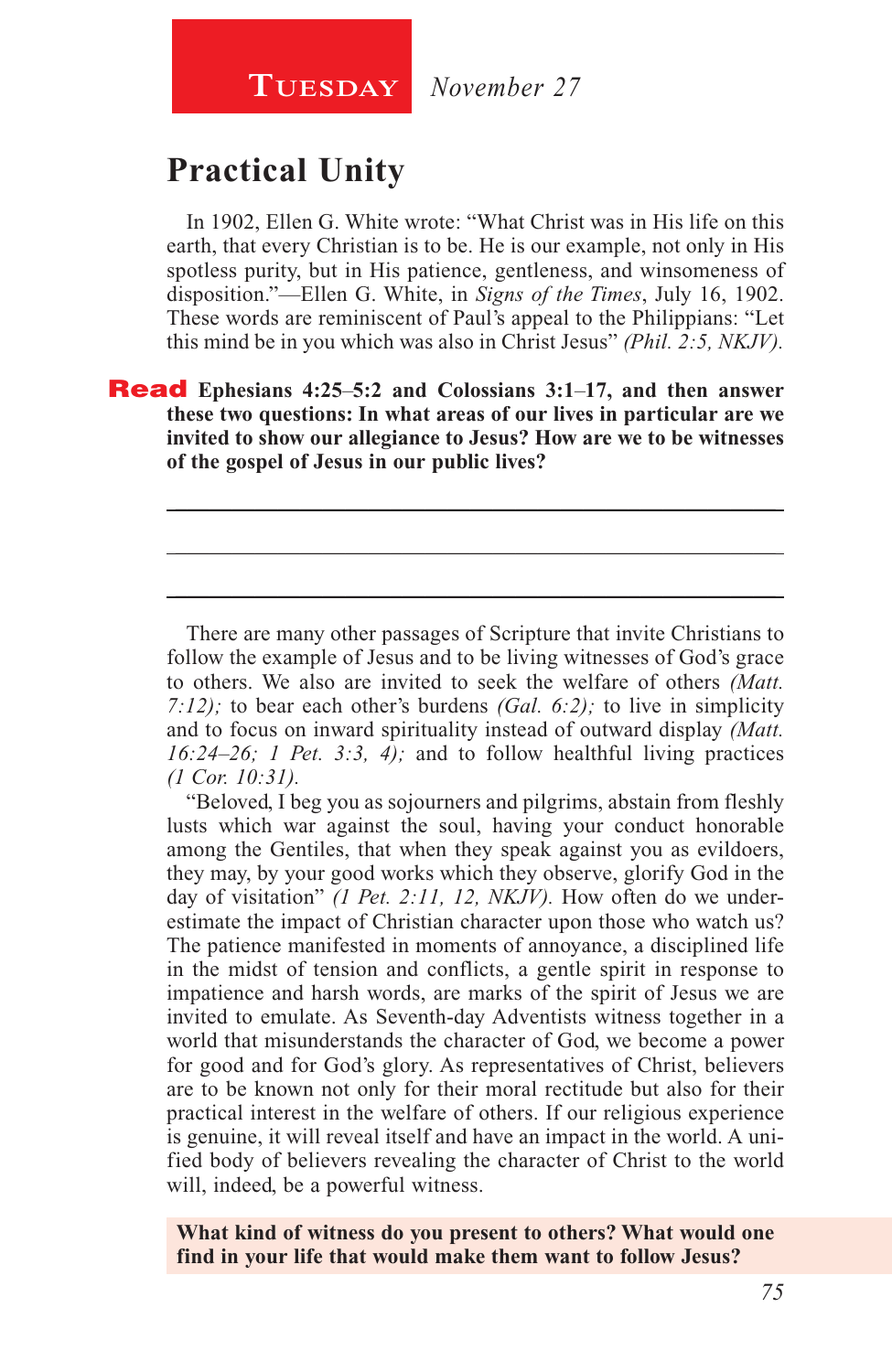## **Unity Amid Diversity**

In Romans 14 and 15, the apostle Paul addresses issues that deeply were dividing the church at Rome. His response to these issues was to invite the Romans to show tolerance and patience for one another and not divide the church over these concerns. What can we learn from his counsel?

\_\_\_\_\_\_\_\_\_\_\_\_\_\_\_\_\_\_\_\_\_\_\_\_\_\_\_\_\_\_\_\_\_\_\_\_\_\_\_\_\_\_\_\_\_\_\_\_\_\_\_\_\_

\_\_\_\_\_\_\_\_\_\_\_\_\_\_\_\_\_\_\_\_\_\_\_\_\_\_\_\_\_\_\_\_\_\_\_\_\_\_\_\_\_\_\_\_\_\_\_\_\_\_\_\_\_

\_\_\_\_\_\_\_\_\_\_\_\_\_\_\_\_\_\_\_\_\_\_\_\_\_\_\_\_\_\_\_\_\_\_\_\_\_\_\_\_\_\_\_\_\_\_\_\_\_\_\_\_\_

#### Read **Romans 14:1***–***6. What issues of conscience were causing church members in Rome to judge and not fellowship with one another?**

It is very likely that these matters had to do with Jewish ceremonial impurity. According to Paul these were "disputes over doubtful things" *(Rom. 14:1, NKJV),* indicating that they were not matters of salvation but matters of opinion that should have been left up to individual consciences *(see Rom. 14:5).*

These disputes were first over the type of food eaten. Eating animals forbidden in Leviticus 11 was not the problem addressed by Paul here. There is no evidence that early Christians began eating pork or other unclean animals during Paul's time, and we know that Peter did not eat any such food *(see Acts 10:14).* Also, that the weak ate only vegetables *(Rom. 14:2)* and that the controversy also involved beverages *(Rom. 14:17, 21)* indicate that the concern focuses on ceremonial impurity. This is further evident by the word *unclean (koinos)*, used in Romans 14:14. That word is used in the ancient Greek translation of the Old Testament to refer to impure animals, not the unclean animals of Leviticus 11. Apparently there were some people in the Roman community who would not eat at fellowship meals because they were not convinced that the food was adequately prepared or had not been sacrificed to idols.

The same goes for the observation of some days. This did not refer to the weekly observance of the Sabbath, since we know Paul observed it regularly *(Acts 13:14, 16:13, 17:2)*. This is likely a reference to the various Jewish feast days or fast days. Paul's intent in these verses is to urge tolerance for those who are sincere and conscientious in the observance of these rituals as long as they did not think of them as a means of salvation. Unity among Christians manifests itself in patience and forbearance when we do not always agree on points, especially when they are not essential to our faith.

#### **In class, ask this question: Is there anything that we believe and practice as Seventh-day Adventists that all who claim to be Adventists need not believe and adhere to?**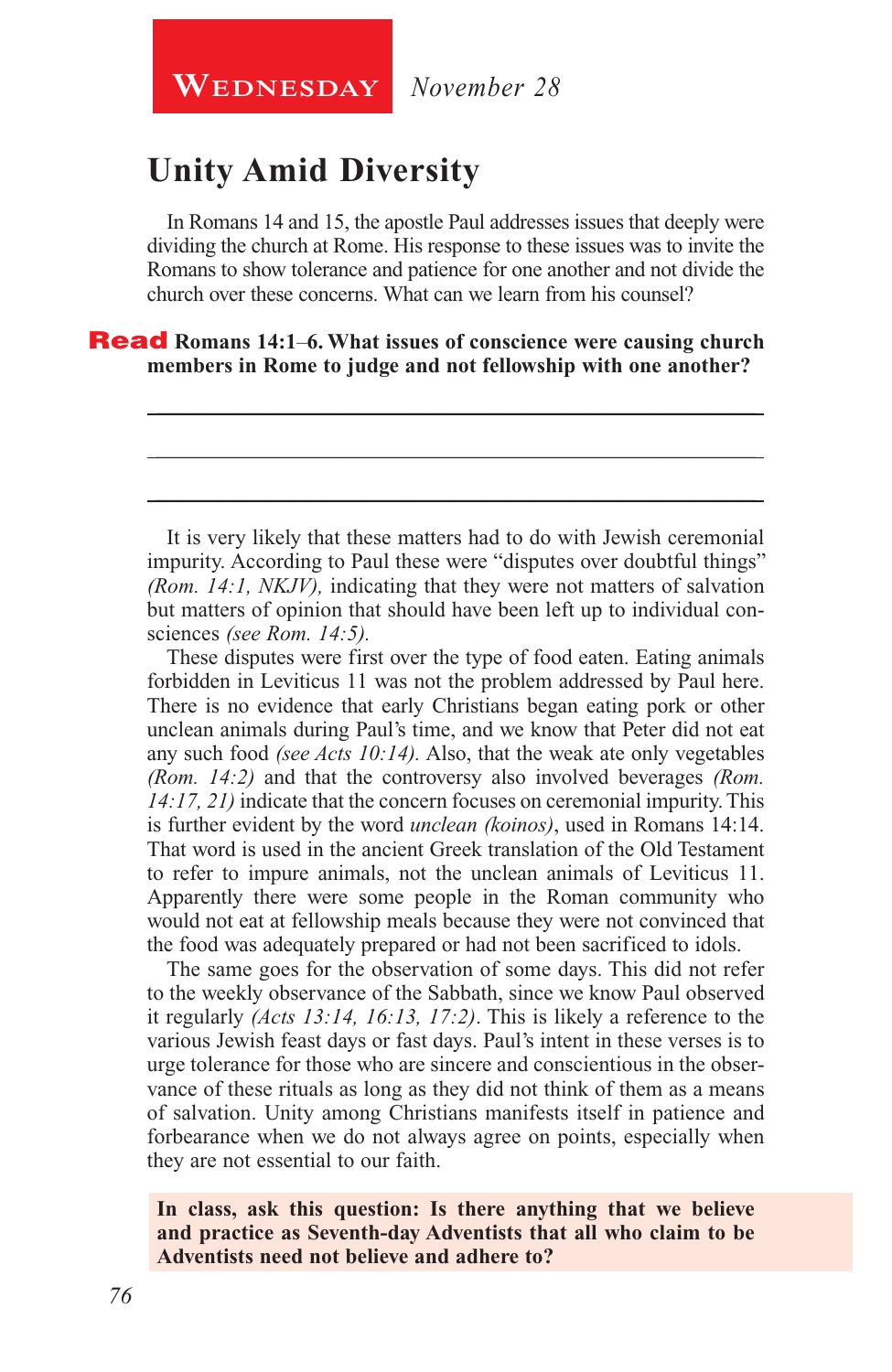## **Unity in Mission**

**Contrast the mood of the disciples during the Lord's Supper in Luke 22:24 with the one they had shortly before the Pentecost experience in Acts 1:14 and 2:1, 46. What made such a difference in their lives?**

\_\_\_\_\_\_\_\_\_\_\_\_\_\_\_\_\_\_\_\_\_\_\_\_\_\_\_\_\_\_\_\_\_\_\_\_\_\_\_\_\_\_\_\_\_\_\_\_\_\_\_\_\_\_

\_\_\_\_\_\_\_\_\_\_\_\_\_\_\_\_\_\_\_\_\_\_\_\_\_\_\_\_\_\_\_\_\_\_\_\_\_\_\_\_\_\_\_\_\_\_\_\_\_\_\_\_\_\_

\_\_\_\_\_\_\_\_\_\_\_\_\_\_\_\_\_\_\_\_\_\_\_\_\_\_\_\_\_\_\_\_\_\_\_\_\_\_\_\_\_\_\_\_\_\_\_\_\_\_\_\_\_\_

In Acts 1:14 and 2:46, the phrase "with one accord" also means "persevered with one mind." This came as a result of their being together in one place, seeking in prayer the fulfillment of Jesus' promise to send them the Comforter.

As they waited, it would have been easy for them to begin to criticize one another. Some could have pointed to Peter's denial of Jesus *(John 18:15–18, 25–27)* and to Thomas's doubting Jesus' resurrection *(John 20:25).* They could have remembered John and James's request to receive the most powerful positions in Jesus' kingdom *(Mark 10:35– 41),* or that Matthew was a former despised tax collector *(Matt. 9:9).*

However, "these days of preparation were days of deep heart searching. The disciples felt their spiritual need and cried to the Lord for the holy unction that was to fit them for the work of soul saving. They did not ask for a blessing for themselves merely. They were weighted with the burden of the salvation of souls. They realized that the gospel was to be carried to the world, and they claimed the power that Christ had promised."—Ellen G. White, *The Acts of the Apostles*, p. 37.

The fellowship between the disciples and the intensity of their prayers prepared them for this momentous experience of Pentecost. As they drew nearer to God and put aside their personal differences, the disciples were prepared by the Holy Spirit to become the fearless and bold witnesses of the resurrection of Jesus. They knew Jesus had forgiven their many shortcomings, and this gave them courage to press on ahead. They knew what Jesus had done for them in their lives. They knew the promise of salvation found in Him, and thus the "ambition of the believers was to reveal the likeness of Christ's character and to labor for the enlargement of His kingdom."—Page 48. No wonder the Lord was able to do powerful things through them. What a lesson for us as a church today.

**It's always so easy to find things in other people's lives that are wrong. How can we learn to put aside the mistakes of others, all for the greater cause of doing God's will in a united church?**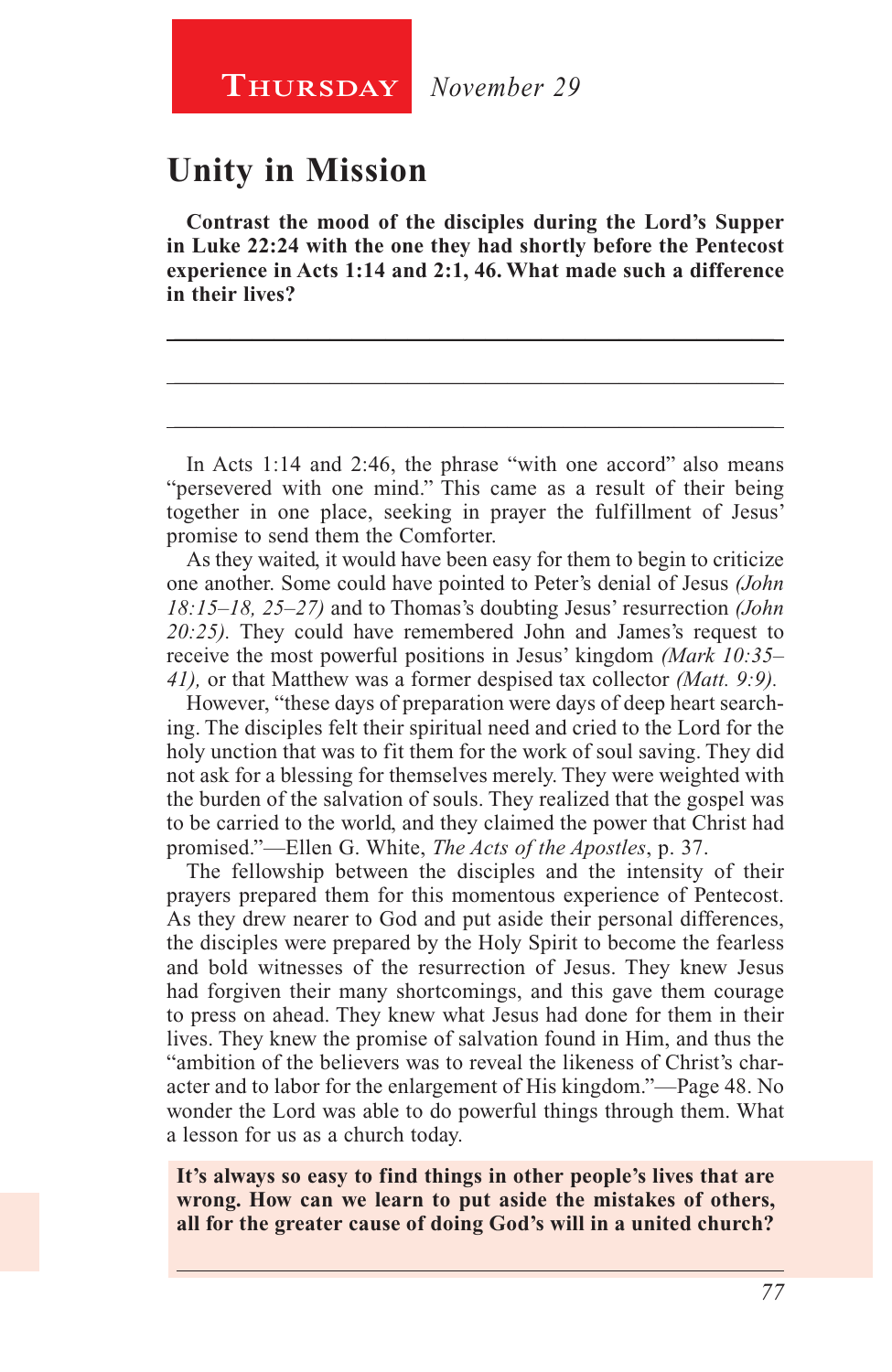**FRIDAY** November 30

#### Further Thought: Ellen G. White, "Unity in Diversity," pp. 98*–*103, in *Evangelism*.

The following quote helps reveal how the early church, united in Christ, was able to maintain unity despite differences among them, and thus be a powerful witness to the world. "Within the church, Scripture illustrates how the Holy Spirit guided the early church in its decision-making process. This is done in at least three closely interconnected ways: revelations (e.g., the Spirit told the people what to do; Cornelius, Ananias, Philip; and perhaps the casting of lots), Scripture (the church reached a conclusion in which the Scripture was used), and consensus (the Spirit worked from within the community, almost imperceptibly, creating a consensus through dialogue and study, at the end of which the church realized that the Spirit was working within it). It appears that when faced with cultural, doctrinal, and theological controversies among the community of believers, the Holy Spirit worked through consensus in its decision-making process. In this process, we see the active role of the community of believers and not just its leaders, and the importance of prayer for discernment. The guidance of the Holy Spirit is sensed throughout the community's understanding of the Word of God, the experience of the community and its needs, and through the experience of its leaders as they minister. Various church decisions were made through a process guided by the Holy Spirit in which Scripture, prayer, and experience were elements of theological reflection."—Denis Fortin, "The Holy Spirit and the Church," in Ángel Manuel Rodríguez, ed., *Message, Mission, and Unity of the Church*, pp. 321, 322.

#### Discussion Questions:

**In class, go over your answer to Wednesday's question about how we decide on which teachings and practices are essential for us as Seventh-day Adventists and which aren't.**

**2** How are we to relate to Christians in other denominations **who, as we do, believe in the death and resurrection of Jesus?**

**Summary:** The most convincing proof of unity is for brothers and sisters to love each other as Jesus did. The forgiveness of our sins and the salvation we share in common as Adventists are the best bonds of our fellowship. In Christ, we can thus show the world our unity and witness of our common faith. We are called to do nothing less.